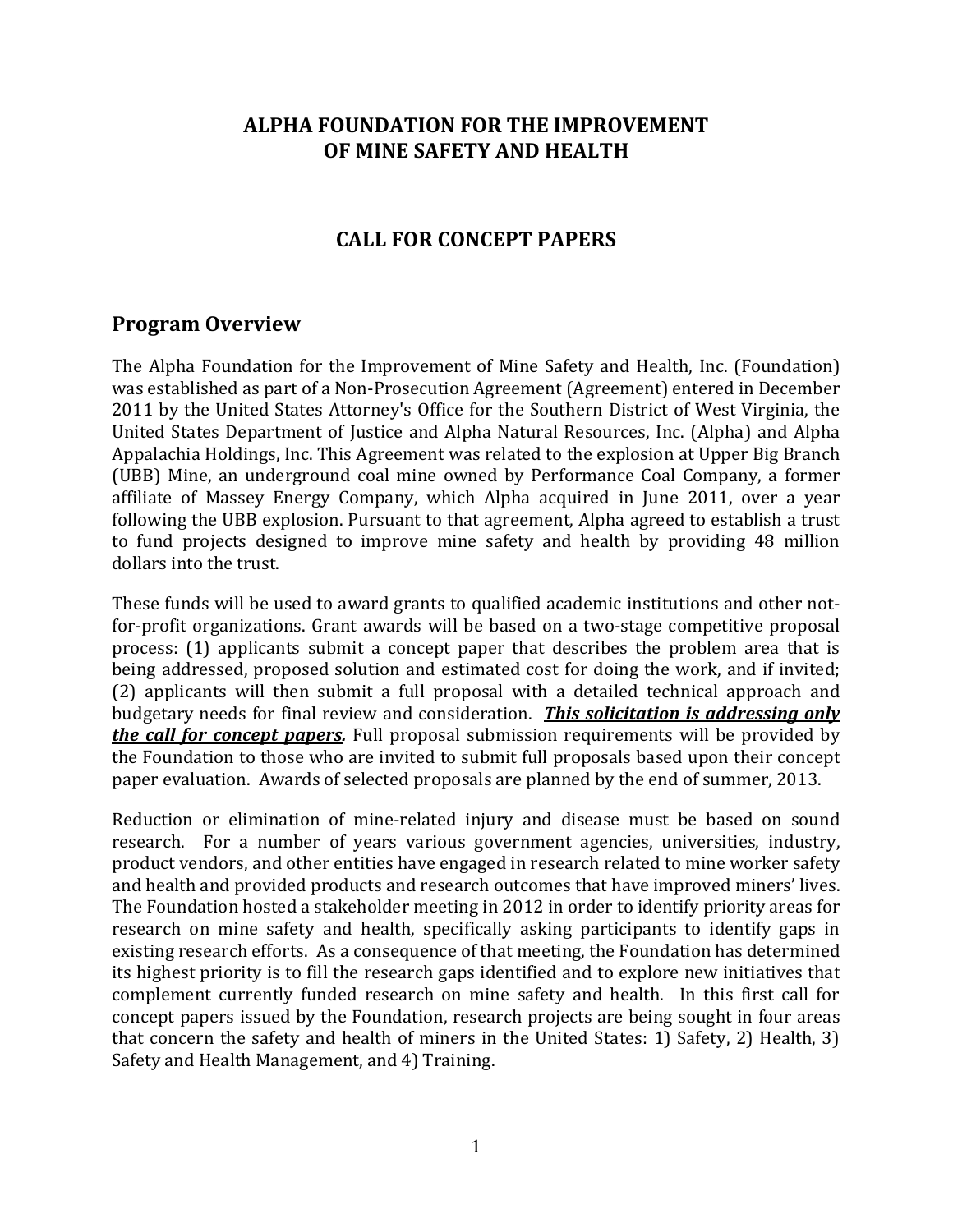The Foundation seeks to engage the best researchers, of any discipline and expand the field of research expertise that can provide solutions to complex mining safety and health problems. Practitioners, policy-makers and researchers from disciplines and settings outside of mining are encouraged to interact with mining entities to gain a full understanding of the mining environment, particularly when access to a mine is required, to fulfill the project objectives. Projects that include matching grants from other sources are also welcomed.

# **Purpose and Vision**

The goal of the Foundation is to enable miners in the future to be free of work-related injury or disease by the implementation of the results of the projects funded by the Foundation. 

Pursuant to this goal, the Foundation is seeking to award research addressing the root causes of disease, injuries, and fatalities in the mining industry and achieve successful implementation of practical solutions derived from the research effort. To this end, cooperative research efforts with mining entities, stakeholder groups and state and federal institutions are encouraged. The Foundation is committed to fund projects that explore innovative ideas and concepts, complement existing research efforts and address knowledge or technology gaps in mine safety and health. In addition, the Foundation believes a balanced approach, incorporating a blend of engineering and health science with behavioral science and training, is needed to solve these mining safety and health problems. 

A major aim of the Foundation is to support research projects that have practical implications for mine safety and health workers, operators, and policy-makers. For this reason, a particular emphasis is placed on the early translation and rapid dissemination of project findings. Once the findings are available, grantees will be required to develop and disseminate a research brief on the findings.

# **Eligibility Criteria**

*Concept papers will be accepted only from U.S.‐based, academic institutions and not‐for‐profit organizations qualifying as exempt from taxation under Section 501(c)(3) of the Internal Revenue Code. If the Proposer is invited by the Foundation to submit a Full Proposal, the Foundation may request a current copy of the organization's IRS Determination Letter or a statement from the academic institution describing its formation and status as a tax‐exempt entity organized and operated exclusively for educational purposes.*

In addition:

- Proposed projects must be relevant to the U.S. mining industry.
- Consistent with Foundation values, this program embraces diversity and inclusion across multiple dimensions such as race, ethnicity, gender, age and disadvantaged socioeconomic status.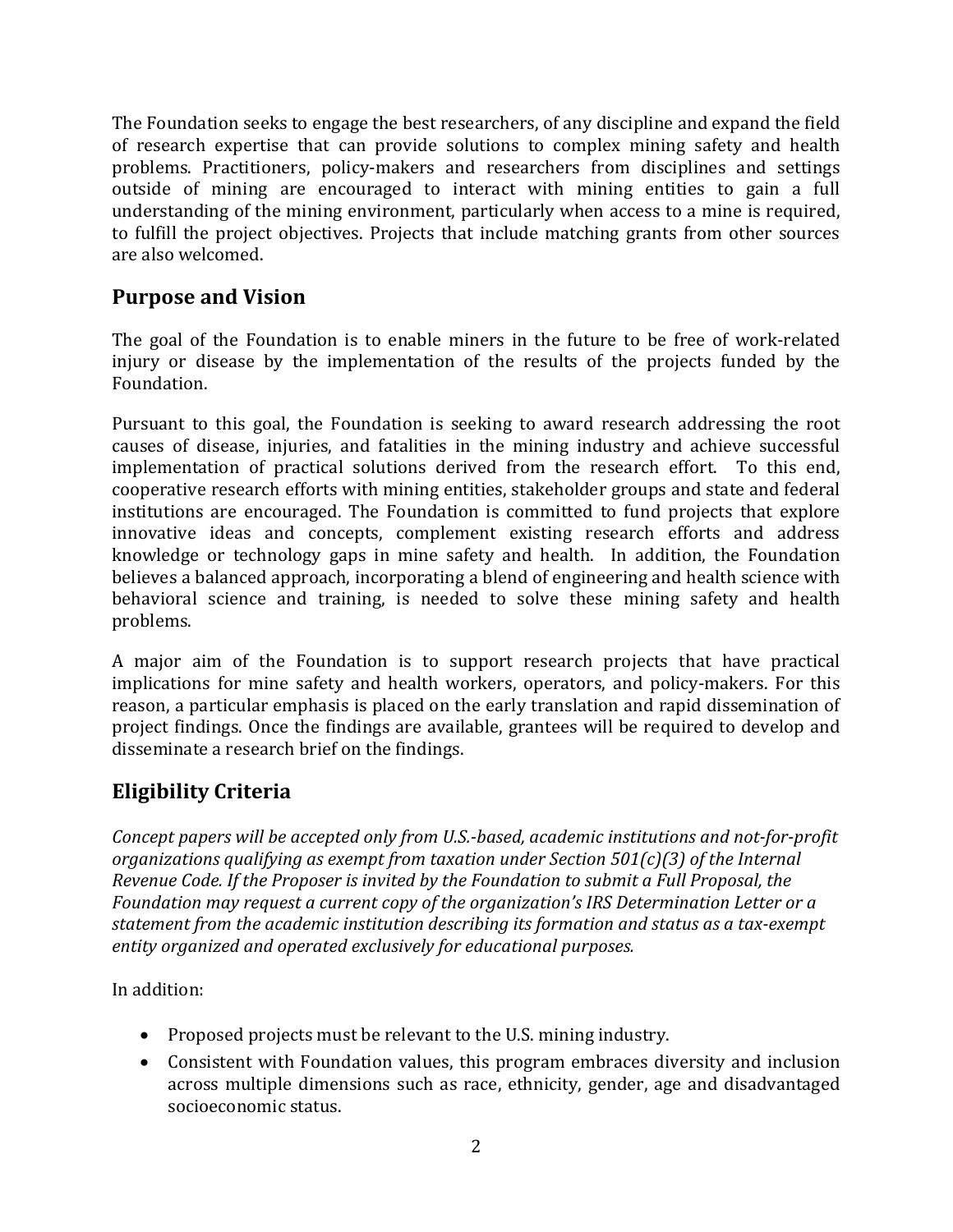• When appropriate, proposals are encouraged from applicants who can help expand the perspectives and experiences beyond that traditionally utilized in mining to meet the goals of the Foundation.

## **Specific Aims and Research Focus Areas**

Mining continues to be a dangerous occupation as evidenced by the recent disasters caused by deadly explosions and ground instabilities, along with the evidence of new outbreaks of silicosis among both underground and surface miners. Surveillance data indicate mining historically has one of the highest occupational injury rates. In addition to safety concerns, mining suffers from a variety of health-related issues including coal workers pneumoconiosis (black lung), musculoskeletal disorders, and hearing loss, coupled with an aging workforce and changing demographics. Several studies have shown that a key component of prevention of injuries and fatalities in all occupations is improving the safety culture and instituting an effective safety and health management system. As such, training is also an important element of safety and health intervention.

The Foundation is seeking to expand the knowledge base of mining safety and health information that can lead to resolving complex mining problems. To that end, the projects funded by this effort are designed to provide a spectrum of knowledge potentially encompassing the following:

- **Surveillance data** Collect and analyze surveillance data that better documents the prevalence and trends of occupational safety and health across the mining industry.
- *Fundamental data* Engage in activities such as field studies that produce fundamental data sets that expand the knowledge base and drives advancement of the science.
- **Root cause analysis** Address basic scientific phenomena that relate to the root causes of mining related disasters, disease, injury and accidents. This would include the evaluation of exposures and conditions that confer the increased risk of adverse safety and health effects.
- **Control and intervention** Implement and evaluate new intervention and prevention programs, and expand current controls to prevent unsafe conditions and health risks from developing.
- *Improved sampling techniques and strategies* Explore opportunities created from recent technological evolution to collect and manage critical information that can enhance the warning and prevention of a mine disaster.
- data to evaluate the performance characteristics and/or limitations of recently developed safety and health technologies. • Performance assessment of *innovative technology developments* – Collect basic
- *Need assessments/design criteria* Provide supporting information that can be used to define criteria for design of engineering controls or safety technologies. This could also include demonstration of the calculation of safety integrity levels (SILS) for new mining technologies and means to adopt international safety standards.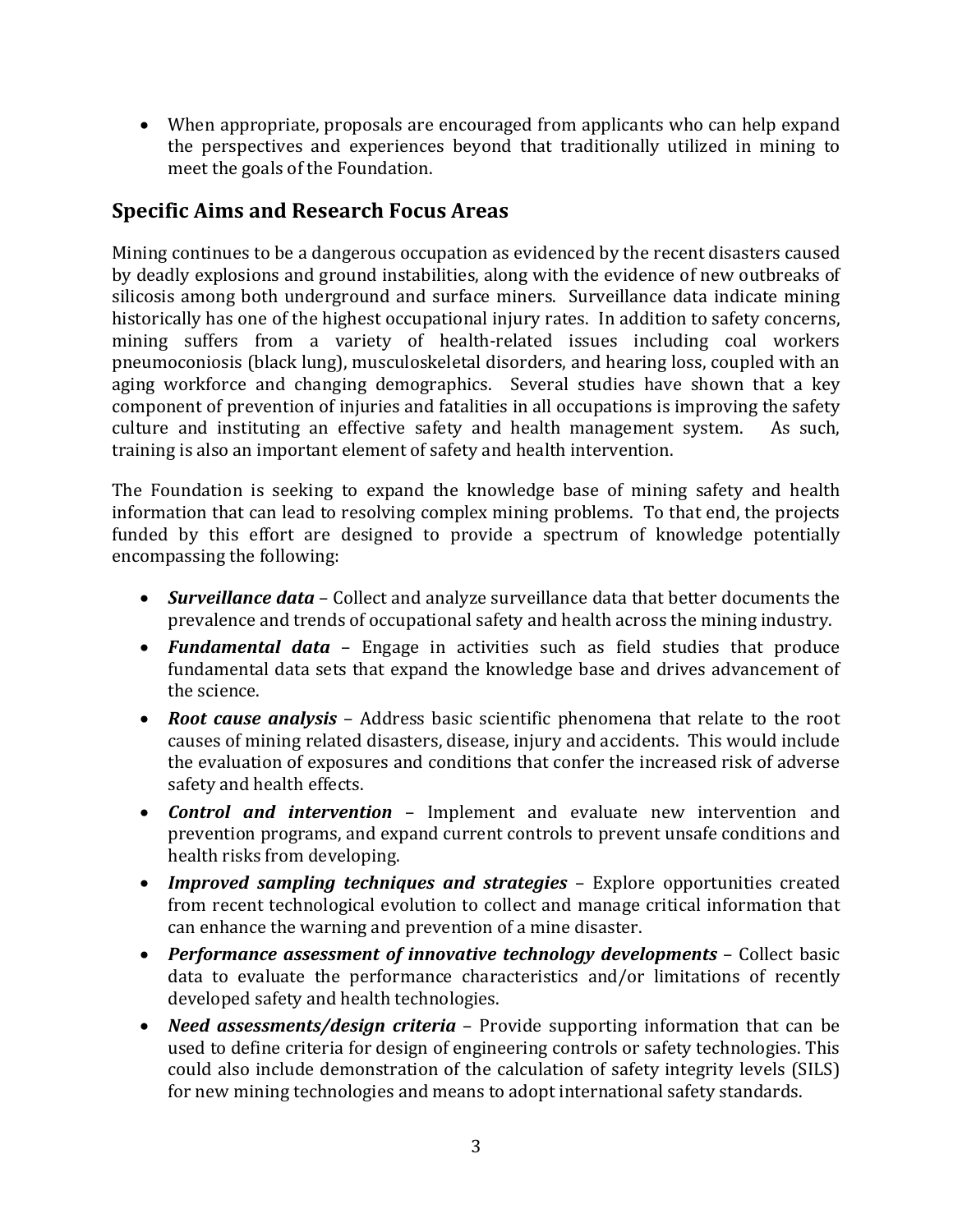- *Innovative approaches to training* Develop state-of-the-art or novel training methods and techniques that can be tailored to the unique environment and demographics found in the mining industry. These methods can be applied to the individual or groups and should encompass measures of success and competencies.
- *Organizational change* Evaluate the impact and implementation of safety and health management approaches and systems (SHMS) within the current culture and regulatory and compliance framework. A key focus is to develop approaches that assess and integrate SHMS into an effective safety culture, empowering employees to assess risk and effect change in the working conditions and/or mining process.

In this first call, the Foundation has identified four broad areas that proposers can address when submitting concept papers: 1) Safety, 2) Health, 3) Safety and Health Management, and, 4) Training. A description of the specific aims with some example topic areas for each area is provided below.

#### **Focus Area 1: Safety**

Accidental fatalities and injuries across all types mining have steadily decreased over the years, but mining still has a higher risk of injury than most other occupations. Better engineering of mining systems for improved safety has played a key role in the accident reductions seen to date, and still has a role in further preventing disasters and reducing mining accidents.

The focus of this area includes the following major topics:

**Design and Technology for Prevention:** The Foundation is seeking research that will enhance intervention through engineering design and development of new technologies in the following areas:

Ventilation and Dust Control: Proper ventilation design and dust control are core mining functions that are critical to eliminating fires, explosions and control disease associated with dust exposure. While considerable research has been accomplished in this area, new questions have been raised following recent disasters; in particular, there is a need to resolve the float coal dust problem.

The Foundation is particularly interested in investigating research topics that include:

- o Development of technologies or enhanced methods for eliminating or suppressing the generation of (float) dust at the source and keep it from escaping into the mine workings.
- $\circ$  Methods to control methane releases that can overwhelm the ventilation system.
- $\circ$  Measurement of longwall gob methane releases into the working face, particularly in the tailgate region of the face, and assessment of the ventilation dynamics that aggravate or control it.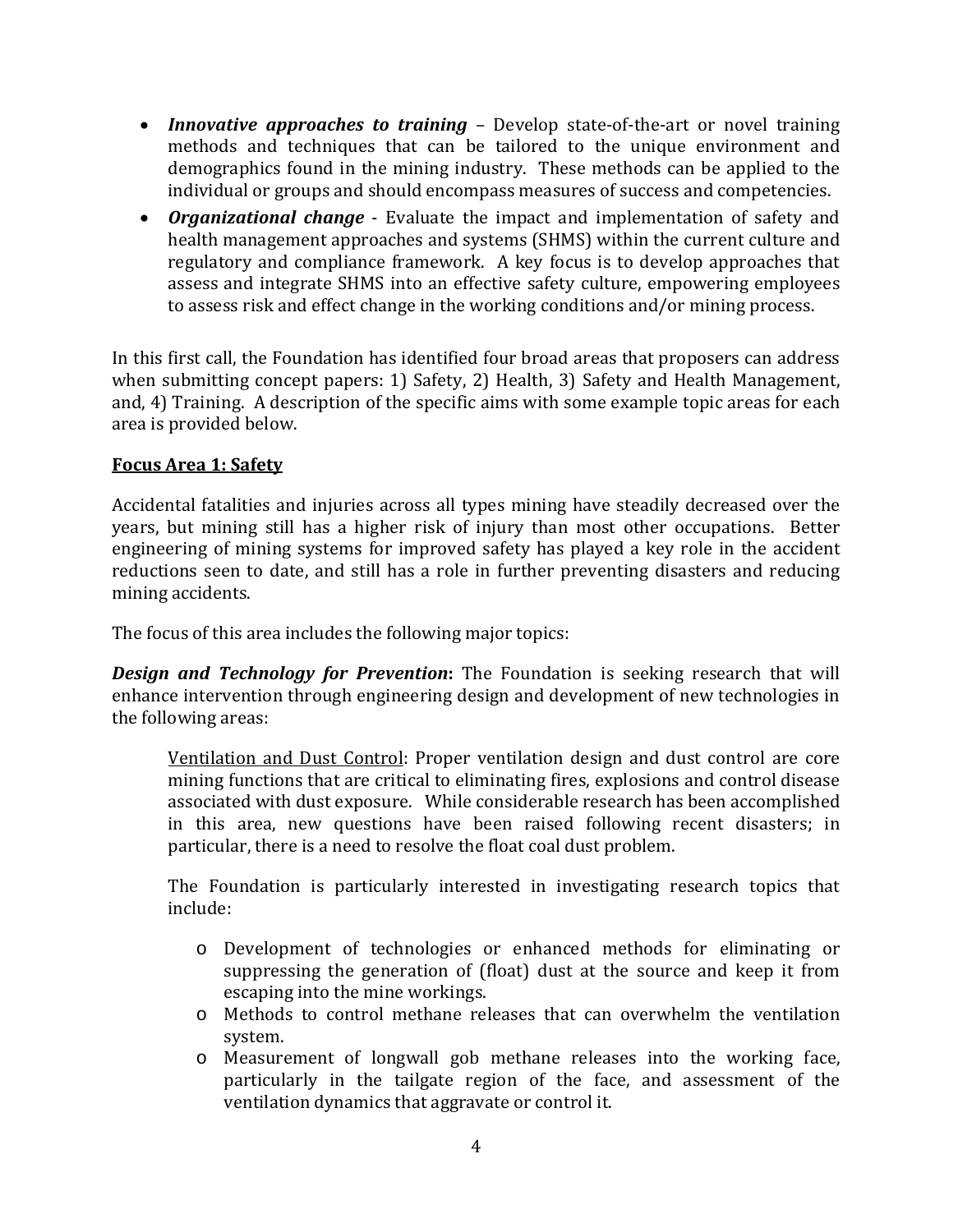- $\circ$  Investigate feasibility of ventilation-on-demand with modern monitoring and control technology.
- o Assessment of coal dust dispersion relative to particle size (i.e. float coal dust) and ventilation levels. This effort could also include development and verification of a predictive model for coal dust dispersion and rock dust metering requirements.
- o Fundamental studies to explore the potential and practicality for particle charging technologies to reduce dust generation.

Ground Control: The ground control area encompasses the design, monitoring, and control of the roof, ribs, and slopes at mines. Challenges remain in the areas of: 1) mine design under deep cover, bump prone conditions, 2) support design for rib control, and 3) engineering design criteria for intrinsic and standing roof support systems. Dynamic loading events remain a particularly difficult challenge in deep mining conditions both in coal and metal mining. Finally, recent fatalities in surface mining have been related to spoil pile and embankment stability issues and the Foundation would welcome ideas to address this problem.

Research areas of interest include:

- $\circ$  The control, monitoring and reinforcement of mine ribs, particularly in high stress conditions, and development of an engineered design tool for rib control in general.
- $\circ$  Improved numerical models of ground behavior, with a particular emphasis on the incorporation of exploration and/or monitoring data into the model, and improved capability to simulate post failure ground response.
- o Instrumentation studies to assess ground behavior characteristics, pillar loading, and support response that can be used to enhance applied ground control engineering practices.
- o The design, monitoring, and reinforcement of mine slopes such as highwalls, pit walls, and waste embankments/impoundments.
- o Development and performance assessment of energy absorption roof and rib support systems, particularly for seismically active mining conditions.

Safety of Automated and Mechanized Equipment: Safety improvements are integrated into mining equipment at greater levels than ever before, but stationary and mobile equipment accidents continue to plague both coal as well as metal/nonmetal mining and include underground and surface mining operations.

Topical areas of interest include:

o Improved proximity detection and collision avoidance systems, including expanded application on more equipment such as scoops, shuttle cars, LHDs and belt conveyors.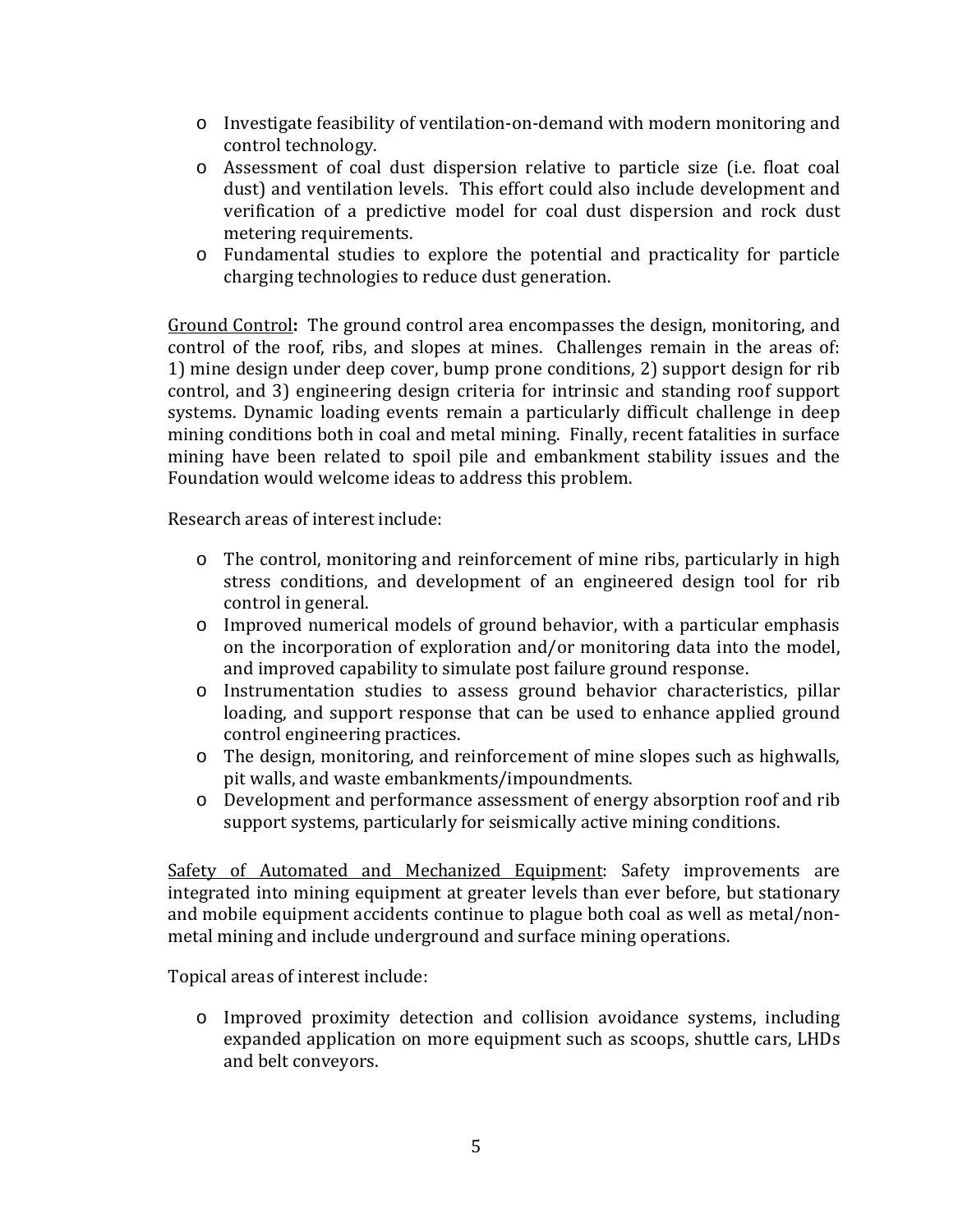- $\circ$  Develop mining equipment automation that can produce the biggest impact on accident reduction. For example, high incident rate activities such as roof bolting should be examined for automation potential.
- $\circ$  Utilization of cognitive engineering practices to improving the interface between people and their jobs, equipment and tools.

Comprehensive Mine Design: Safe and healthy mine operation depends heavily on integrated components performing effectively together. Modern mine design needs to address rescue and response considerations to mine emergencies as well as designs that attend to preventing risks to miner safety and health.

The goal of this focus area is to conduct studies that take a more holistic approach to mine design, including:

- o Investigate ways to optimize mine layout and pillar design for ventilation requirements and explosion potential of sealed areas.
- o Evaluate preplanning for mine emergency response through implementation of optimal in-mine layout configurations for communication and tracking deployment and survivability, as well as using surface boreholes at selected locations to provide a well-planned communication network for post disaster response.
- o Investigate primary and secondary escapeway positioning in terms of survivability and redundancy compared to optimal layout for shared refuge and escape resources.
- o Mine design and intervention measures that mitigate mining-induced seismicity that can lead to regional and local unstable ground conditions.

**Disaster Prevention and Response:** The primary focus of mining research since the formation of the U.S. Bureau of Mines over 100 years ago has been disaster prevention and response. With the recent string of major disasters that have occurred within the past decade culminating with the most recent Upper Big Branch disaster, this call to duty for disaster prevention and response has never been more critical.

Four focus areas are targeted for research funding opportunities:

Emergency Response: The MINER Act mandated the incorporation of Emergency Response Plans into mine emergency response planning. This has laid the foundation for a more cohesive framework for conducting mine emergence response. 

To build upon this framework, the Foundation is seeking research proposals to address the following:

o Strategies/technologies to facilitate mine rescue from the inside-out instead of outside-in philosophy, by having predisposed systems activated at critical locations within the mine post event.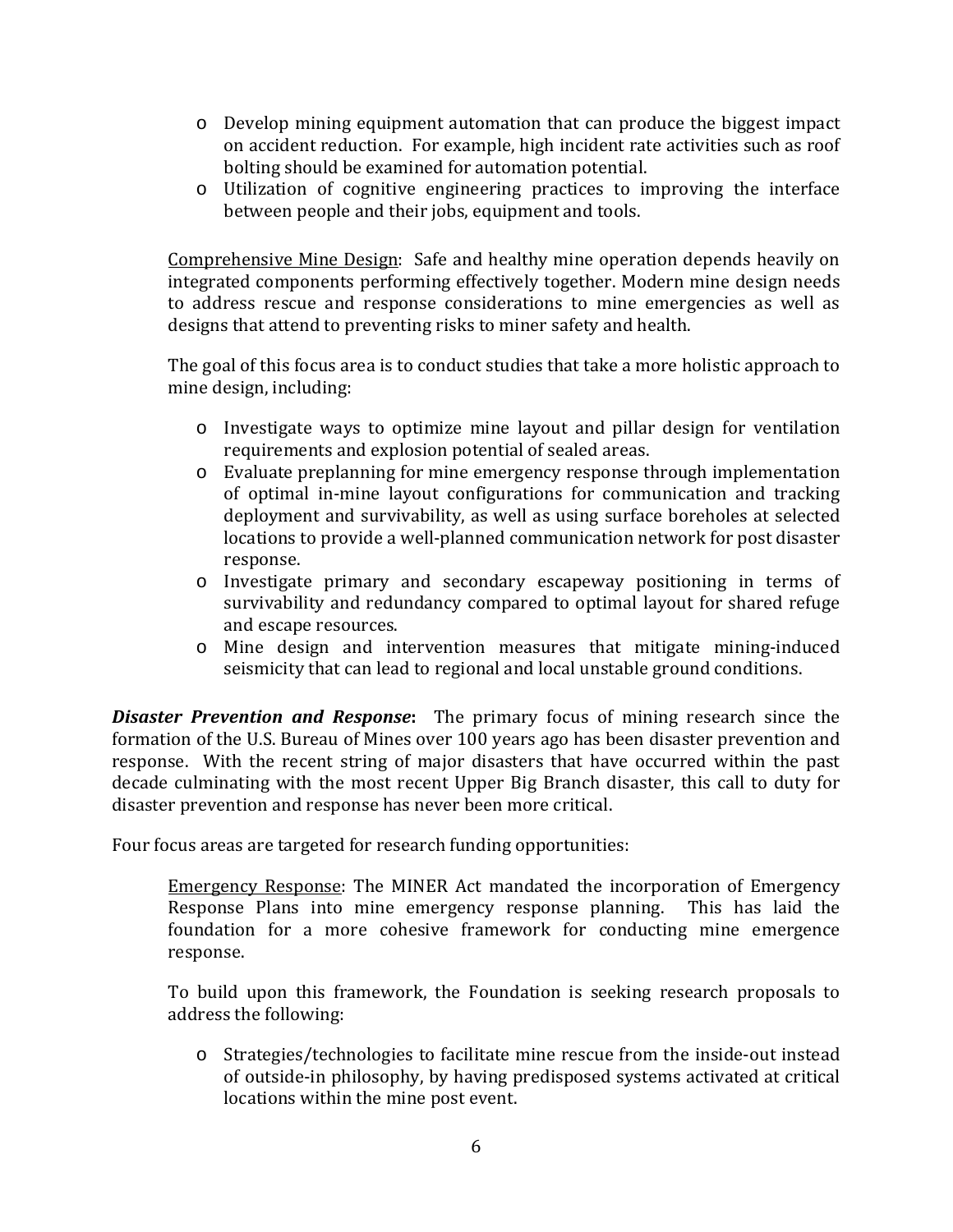- o Study of the design challenges for pre-planned, in-mine safe havens as well as improved refuge chambers for trapped miners.
- o Evaluation of optimal energy source and frequencies for seismic‐based, trapped miner technologies.

Communications, Tracking and Data Integration: Communications and tracking systems have been enhanced significantly since their introduction through the MINER Act mandate. Both primary and secondary systems are now functional in most mines throughout the industry. However, some challenges remain in order to make these systems integrated and fully functional post disaster.

Priority areas include:

- o Determination of survivability thresholds and assessment metrics for communication and tracking systems, and development and testing of hardening concepts for improving their survivability.
- $\circ$  Assessment of the coverage capability, the quality of service and the accuracy of current communication and tracking technologies.
- o Evaluation of signal path transmission loss and noise interference in communication technologies, particularly secondary systems such as through-the-earth communication devices.

Atmospheric Monitoring: The communication and tracking infrastructure has provided the mining industry, for the first time in its long history, a robust backbone to operate a complete, wireless, mine-wide monitoring system. Additional research is needed to examine remaining limitations of this backbone, develop subsystems, and define deployment strategies and operational requirements.

Focus areas for research include:

- o Demonstration and evaluation of electrically-passive technologies, including tube bundle systems, that overcome permissibility and power limitations for environmental monitoring of active coal mine areas.
- $\circ$  Integration of monitoring systems with mine communication infrastructure and technologies, especially in remote areas that are not readily accessible.
- o Studies to determine the optimal sensory deployment and strategies to interpret, on a real time basis, and use information to affect intervention and control technologies for both disaster prevention and exposure controls.

Fires and Explosions: Fires and explosions remain the biggest threat to mine safety. Although there has been much legacy research conducted in these areas, recent explosions clearly indicate that more must be done to prevent these catastrophes.

While the root causes of these events can spread over several sectors, research areas of interest include: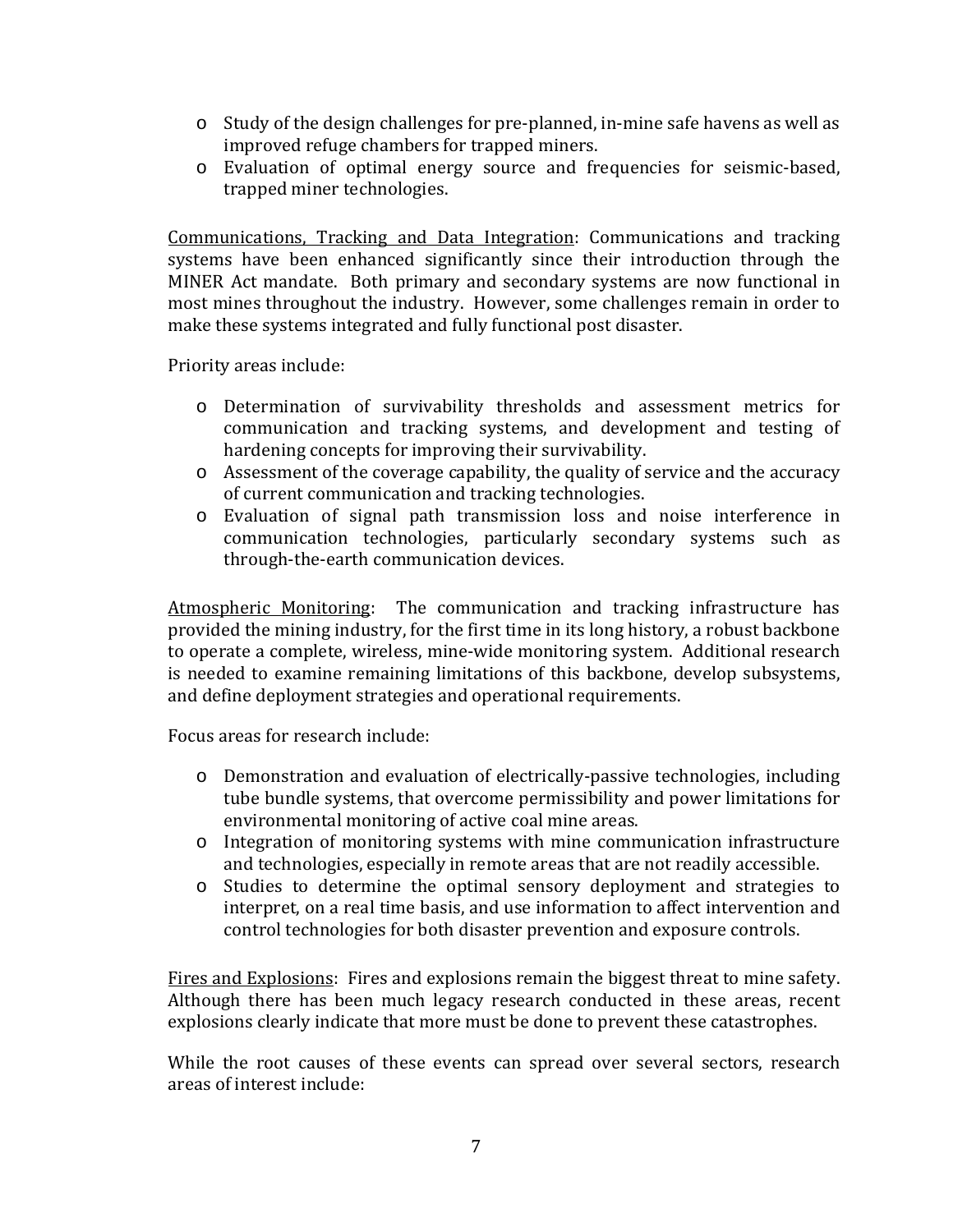- $\circ$  Investigate the feasibility of lightning-induced mine explosions and the mechanism for energy transfer from the ground surface to the mine level.
- o Development and/or performance assessment of improved rock dust materials, deployment practices and real-time monitoring that can ensure effective float coal dust dispersion and control.
- o Development and/or performance assessment of active or passive barriers for secondary explosion prevention.
- o Improved methods of gob degasification and inertization.

### **Focus Area 2: Health**

The health of the mining workforce is impacted by a variety of work-related health effects. Prominent among these is that of respiratory disease, coal workers pneumoconiosis and silicosis, which is prevalent in metal/non-metal mining operations, but is also rising in coal miner populations. There are a number of less well-studied conditions that are equally important for mineworker health and may account for significant preventable disease. These include conditions such as chronic obstructive pulmonary disease, occupational induced and exacerbated asthma, noise-induced hearing loss, whole body and hand-arm vibration, musculoskeletal disorders, cardio-vascular disease, and stress-related conditions. 

To date the vast majority of health related studies have been primarily cross-sectional and descriptive in nature. In selected instances such approaches are still necessary. However, to advance the field, future projects should seek to employ study designs and analytical approaches to allow researchers to make causal inference regarding either etiology or intervention effectiveness. Improving the methodological strength and sophistication of studies is a priority. Developing and assessing feasibility of both exposure and health surveillance is a special need.

Research projects should include inferential and rigorous research methods that can produce findings that can be applied to practical decisions that need to be made by occupational health practitioners, funders and policy-makers.

Special consideration will be given to research projects that:

- Include study designs, sampling frame, and analytic strategies that are externally valid (i.e., representative and generalizable) and address change over time.
- Determine study *power a priori*.
- Use systems methods and multilevel models that account for data that are longitudinal, nested or models that address other non-independent relationships.
- Include a mix of quantitative and qualitative data collection methods; and/or
- Test the validity and reliability of newly developed instruments or validate existing instruments applied to the mining work population.

With this background, the Foundation is requesting research proposals in the following areas: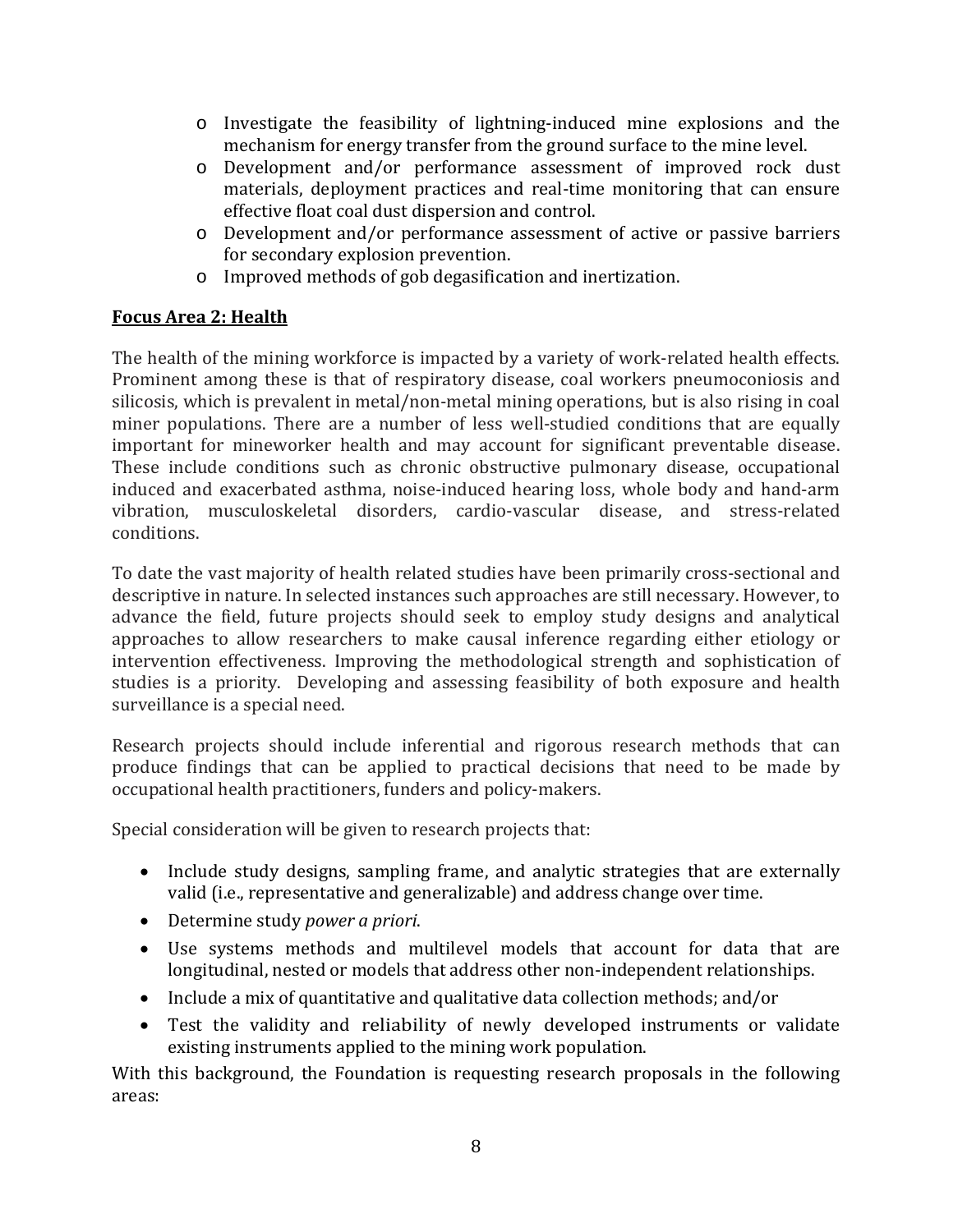*Hearing* loss and other health *impacts* of noise exposures: The importance of chronic exposure to noise in mining needs better assessment as an ameliorative risk both alone or in combination with other exposures (ototoxins).

Priorities include:

- Hearing loss and noise levels from current mining equipment.
- Translation of advanced hearing protective research and devices into mining applications.
- Development and use of protective devices that are acceptable to miners and do not interfere with safety.

*Ergonomic-related conditions:* Mining is among industries with the highest exposures to both biomechanical and organizational risk factors associated with musculoskeletal disorders (MSDs). Mining is also associated with significant exposure to whole body and hand/arm vibration. The long-term health effects of these exposures are poorly understood especially in an aging workforce.

Priorities research areas include:

- Analyses of MSD prevalence among mine workers with consideration of mining technology, mine size, mine type as well as miner age.
- Assessment of risk/causal factors (biomechanical, vibration, organizational) for MSDs in mining with particular attention to low back and knee disorders.
- Exploration of selective ergonomic and tool interventions associated with the variety of modern mining equipment.
- Study of the combined effects on the musculoskeletal system of miners, for example, irregular, heavy work and sedentary work such as operating machinery.
- Examination among miners of shift type and length, fatigue, mental overload and underload, intermittent heavy physical work, reduced task variation, sedentary work in fixed postures and whole-body vibration.

*Cardiovascular disease (CVD)*: Studies from Scandinavia, Germany, South Africa show increased death from CVD in miners. Multiple risk factors (personal & occupational) are related to CVD. Among the occupational factors of interest for miners are exposures to particulates, chemicals and work-related stress.

Areas of interest include:

- Better epidemiologic data on rates of and risk factors for cardiovascular diseases in US miners.
- Assessment of CVD risk in miners with respect to monitoring for relevant hazards (noise, vibration, heat, fine particulates, shift work).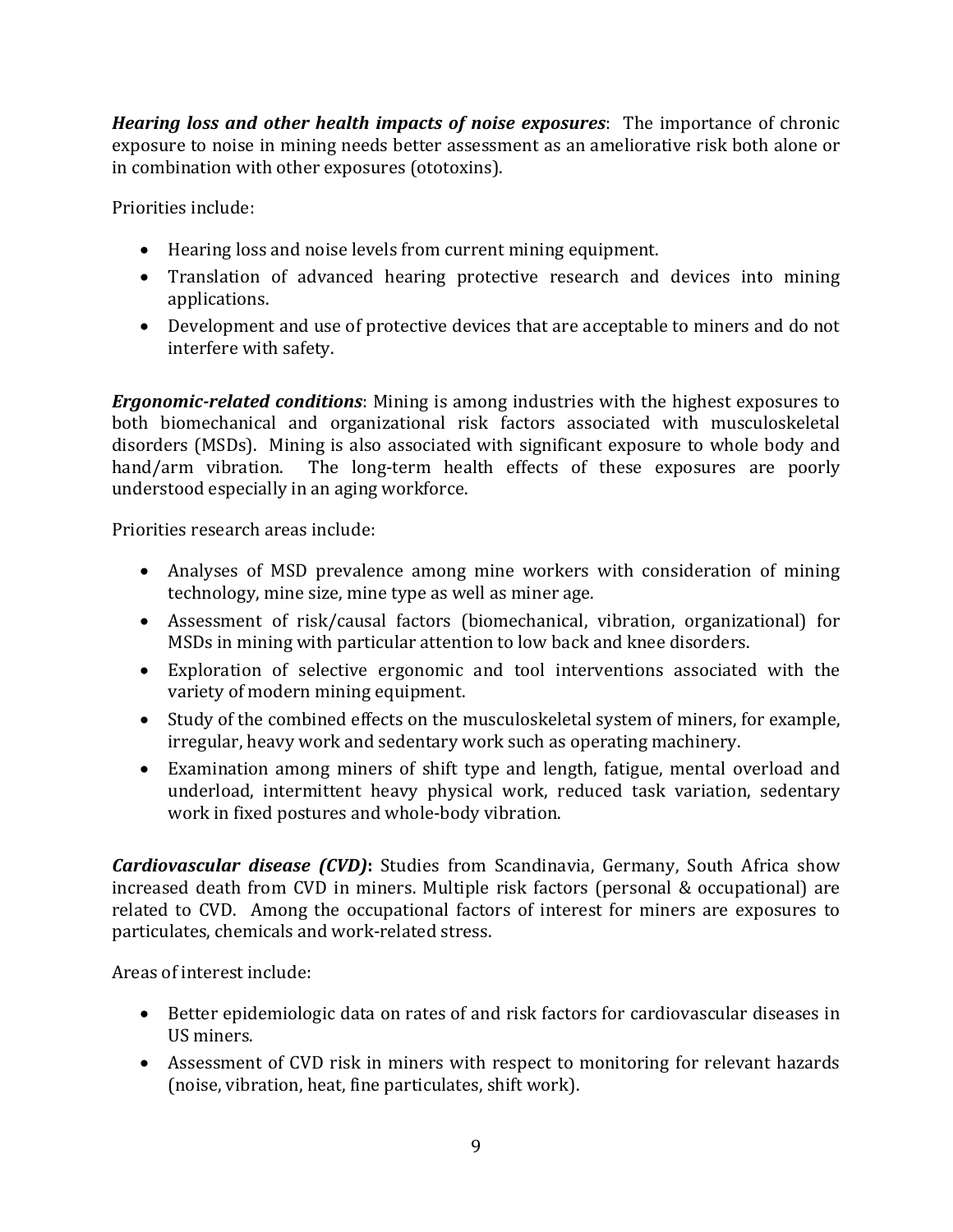- Assessment and integration of both personal and occupational risk factors in etiologic studies of CVD in miners.
- Study of effectiveness of integrated workplace health promotion and hazard reduction in improving miners' health.
- Exploration of biomarkers practical for use in active miners role of inflammatory markers of CVD risk for targeted intervention and prevention.

**Surveillance of health conditions in miners:** Surveillance of CWP in coal miners is advanced in comparison to examination of prevalence and trends in other health conditions that are or could be associated with mining. Surveillance targets and methods need to be more robust.

Priorities include:

- Document optimally effective approaches to health surveillance for the mining population and assess barriers to miner participation.
- Develop and evaluate risk stratification methods in mining to better target intervention and compliance activity. For example, injury/illness/fatality (high vs low), compliance history, age of mines, climate, geographic location, unionization.
- Evaluate existing and develop improved medical monitoring protocols for miners exposed to respirable crystalline silica and other exposures in sand and gravel operations.

*Respiratory disease*: It is important to better understand the increased lung diseases observed in miners in addition to silicosis and CWP.

Priorities include:

- Chronic obstructive pulmonary disease (COPD) the 4th leading cause of death in the US.
- Occupational induced and exacerbated asthma in mining operations an important source of adult onset asthma as well as an important cause of asthma morbidity.
- Respiratory toxicants in 21st century mining exposures in metal and non-metal mining are not yet well characterized.
- Assess markers of health effects in relationship to measured exposures, such as biomarkers, lung function, and radiographic changes that are relevant to miners and mine environments.
- New epidemics better understanding of reasons behind new epidemics of CWP in Appalachian mines as well as better characterization of differences in risk by region and in small mines.
- Surface mining exposures e.g., dust and silica surface coal mining (responsible for 1.2% of PMF and 4% of CWP in 2010/11).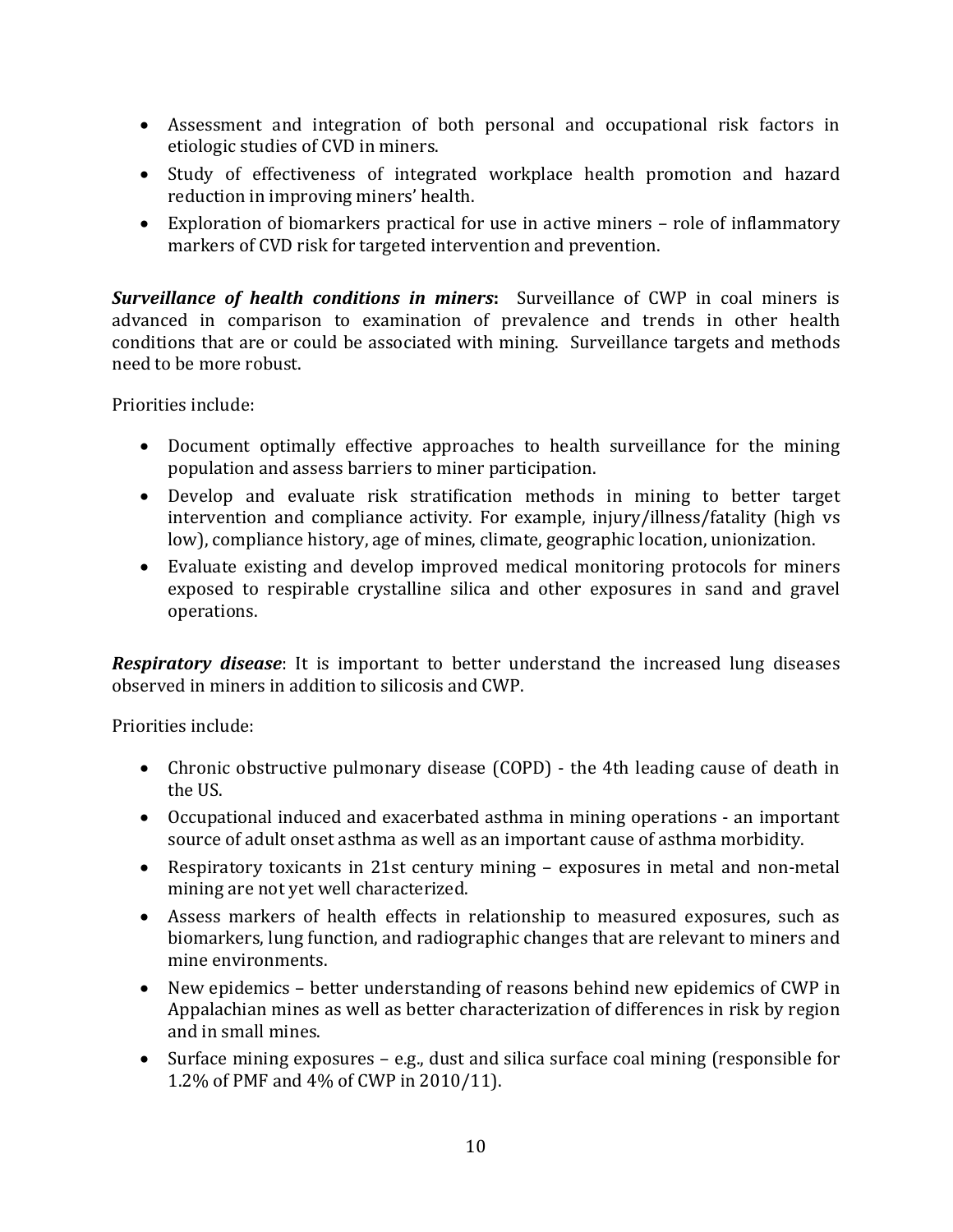*Injury* and *illness prevention programs*: Although there is evidence that safety and health management may improve prevention of work-related injuries and illness and reduce workers compensation costs, the determinants of adoption of effective programs, their sustainability, and their penetration into the mining industry is unknown.

Research priorities include:

- Research on the minimum set of key elements (e.g., management leadership, worker participation, hazard identification, hazard prevention and control, education and training, program evaluation and improvement, etc.) that are appropriate to the mining environment.
- Examination of program alternatives appropriate for different types of mines, sizes of mines and different geographic locations.
- Methods development for assessment of effectiveness of safety and health programs (including development of appropriate metrics) and validation of those methods through evaluation of programs already in operation in the mining sector.

#### **Focus Area 3: Safety and Health Management**

Effective Safety and Health Management Systems (SHMS) promote continuous attention to evaluating and reducing risk and to the adoption of workplace policies, practices, and technologies that support workforce safety, health, and wellbeing. Alternatively, the absence of a functional SHMS can lead to lapses in safe practices and reflects inadequate organizational commitment to both safety and legal compliance.

Increasingly, employers worldwide have integrated occupational safety and health management systems (SHMS) into their broader systems of organizational management. Safety and health is often aligned with consensus standards such as OHSAS 18001 and ANSI-Z10:2012, and includes elements associated with planning, implementation, measurement and continuous improvement, in a systems approach emphasizing feedback and corrective action. SHMS are most effective if they reflect total management commitment and active employee engagement. Elements such as leadership, safety culture, task and general training and retraining, communications, management coordination, and risk management are all linked and contribute to improving safety performance. Measurement and evaluation of safety practices and reporting of progress as well as a commitment to continual improvement is key. Furthermore, workplace policies and practices such as work hours, work scheduling, sick leave, employee engagement in the identification and resolution of problems including unsafe conditions, etc., have been central to injury and illness reduction and safety improvement.

Currently within the mining industry, comprehensive programs for improvement of safety and health have been implemented with significant variability among companies. The characteristics and key attributes of the varying approaches and systems have not been well studied. In order for approaches to improved safety and health management to realize their full potential, an optimal configuration of the elements and their integration within the mining framework must be determined.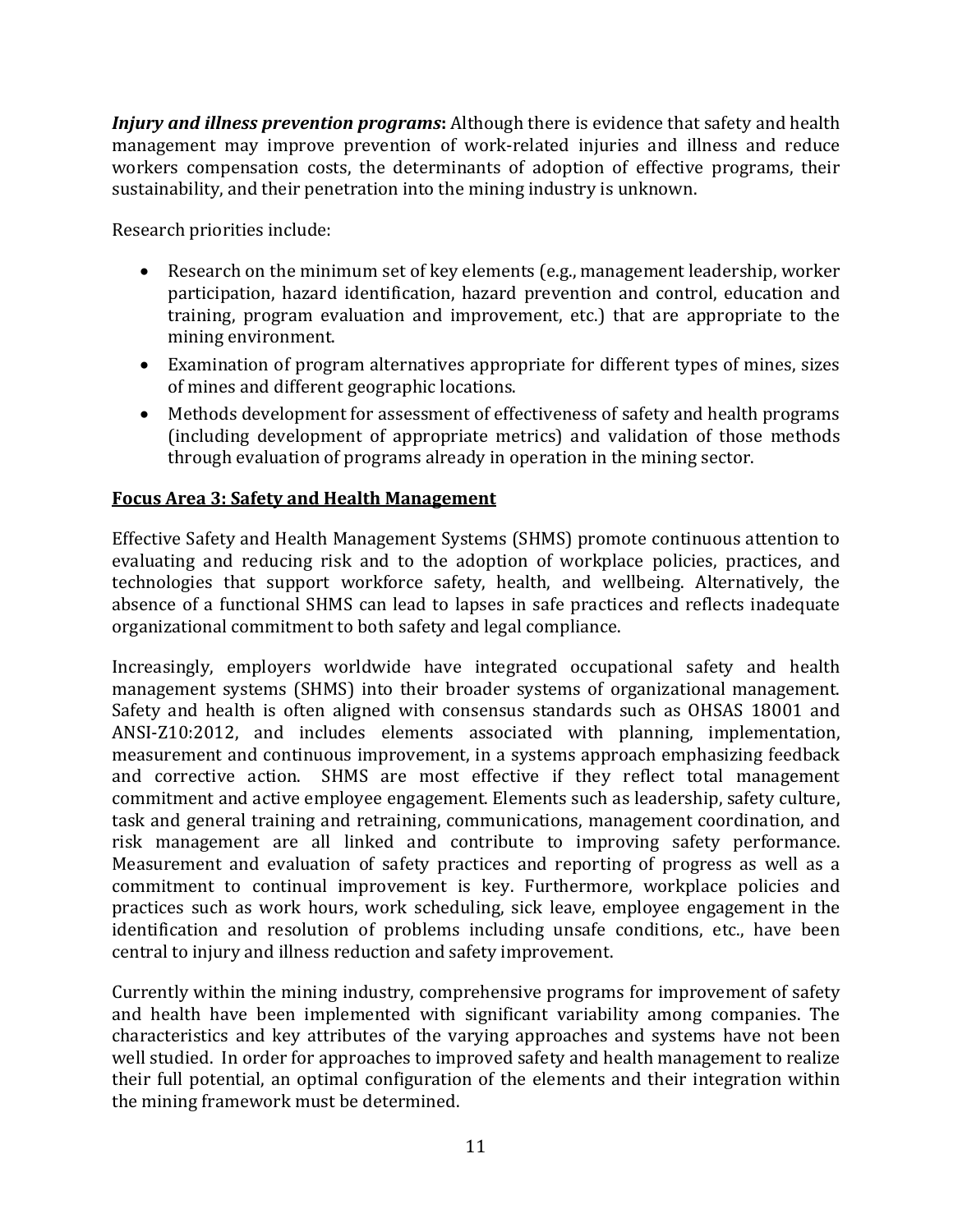The Foundation is seeking research to advance the state-of-the-art in the development and implementation of the elements that comprise effective safety and health management programs, policies, and systems. In particular, areas of interest include:

- Best safety leadership practices and practical tools that can be used by mining companies to build and operationalize a safety and health culture system that will optimize the use of their organizational resources. Implement and evaluate the impact of practices and tools developed and explore systems of making these evaluations transparent.
- Design and validation of a safety culture survey for the mining industry, including assessment of reliability. Evaluation of impact and implementation of health and safety culture, within the current regulatory and compliance-based mining framework.
- Risk management integration and decision making in the mining industry, including a data collection protocol for evaluating a risk-based surveillance program that can be used to assess safety management practices.
- Mine audits and resulting empirical data designed to identify and define existing health and safety management practices and measure correlations between accident rates and existing safety management practices. Evaluate alternative audit tools, the outputs of audits and the resultant actions that are evidence-based.
- Analytical and statistical models for evaluation of the interactive effects of safety and health management elements. Quantitative examination and measurement of the impact of specific influences.
- Assessment of individual, organizational, and systems variables and intervention strategies as well as evaluate these in practice for discrete mining operations.
- Roles of leading and lagging safety and health indicators in a safety and health management system.
- Effectiveness of piecemeal vs comprehensive program evaluation.
- Relevance to the mining industry of best practices that have been demonstrated to be effective in other settings.

### **Focus Area 4: Training**

One key element in a comprehensive approach to improving mining safety and health is appropriately designed and delivered training for miners. The industry has a long history of training its workforce to carry out the basic mining tasks as well as to understand the risks and the role of individuals in preventing those risks. An important aspect of this training has also been directed at training to respond in emergencies when preventive actions fail. This was recognized most explicitly in the MINER Act of 2006 that followed three high media profile disasters starting with the Sago Mine disaster in January of that year. The development of training for mineworkers in relation to disasters and to their prevention remains a high priority today. Effective training is also important concerning work practices that reduce or eliminate the different safety and health risks associated with day-to-day underground or surface mining.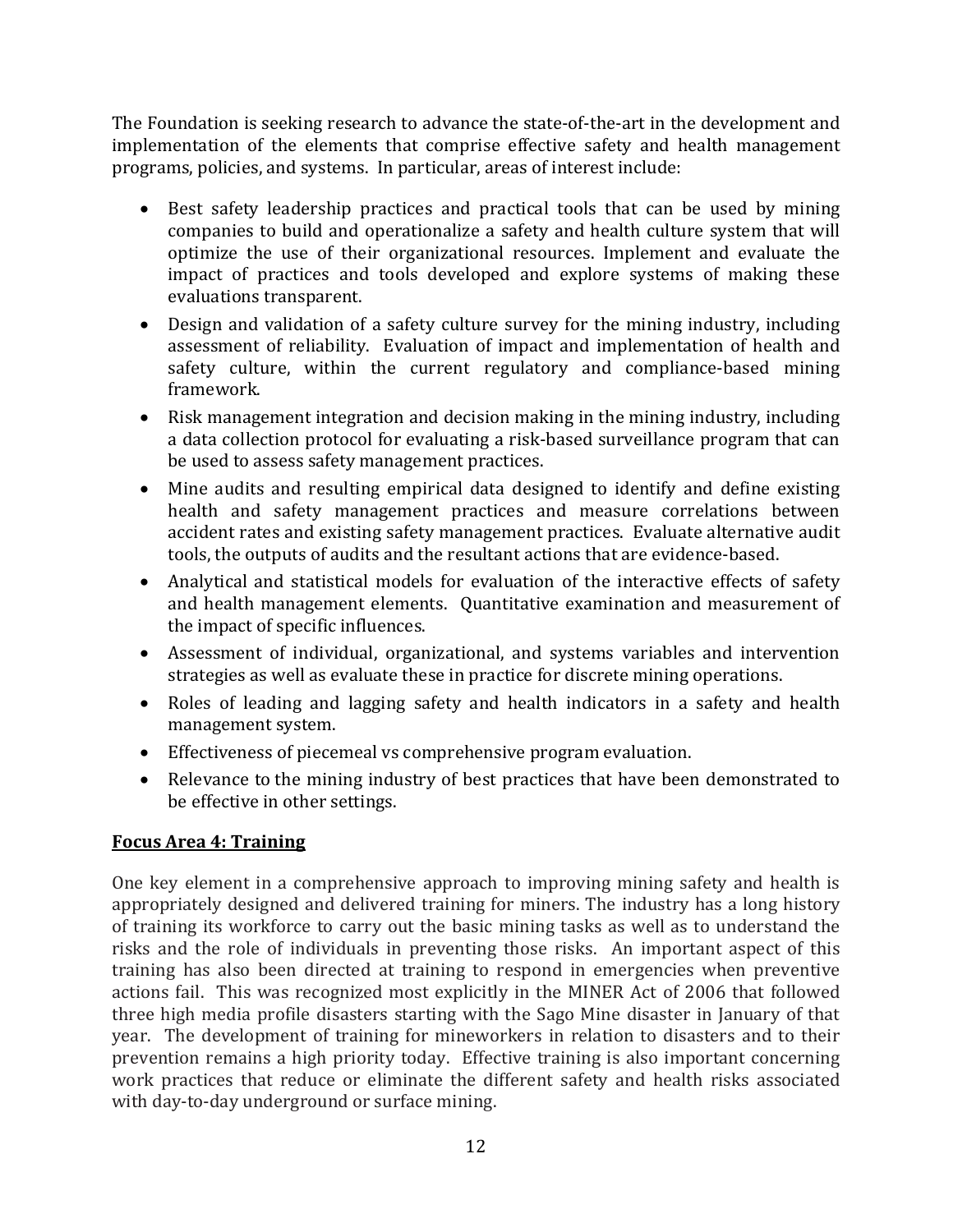Effective training of any population depends on adherence to a number of principles and components that depend upon: 1) Specifying the objectives of the training; 2) Determining the skills and knowledge to be learned; 3) Understanding how people with different backgrounds and experience learn; 4) Accounting for how long people retain knowledge effectively without refreshers; 5) Recognizing how much can be taught in a single session without overwhelming learning capacities; 6) Proper balance of learning needs addressed through classroom teaching and hands-on learning; and 7) Ongoing assessment of learning and competency.

Some elements of these principles are independent of teaching technology while others may be enhanced with new and evolving technologies. Regardless of training program quality, attention must also be directed to methods and mechanisms to make the programs accessible for target audiences. Methods for delivery of training that are convenient and appropriate are, therefore, important to develop and assess.

Research proposals in mine safety and health training are being sought that:

- Differentiate between training needs of individuals and groups.
- Are designed to train to competency and be able to document success.
- Consider knowledge, skills, abilities and other personal characteristics of targeted trainees.
- Pay appropriate attention to current decision science research appropriate to training objectives.
- Consider technology alternatives, distance learning, and delivery modalities.

Priorities for research and development on training and training technology include:

- **Training Methods**: Examination of educational methods along with assessment methodology for mandated and recommended training.
	- o Study of training needs, competency assessment, and exercise design methods to maximize individual and group capacity to escape mine emergencies.
	- o Examine effectiveness of Mine Emergency Response Development (MERD) training for mine rescue teams.
	- o Determine how best to train and assess the competency of the Responsible Person during the stress of an emergency.
	- o Research on methods that enhance learning, for example, collaborative learning groups.
	- o Research on training needs and methods that consider new vs. experienced miners and younger vs. older miners.
- Training Modes: Research into effective means of presentation:
	- $\circ$  Examine active learning, virtual reality (VR) simulators, and responses to varying attention spans, use of alternative and distance-education modes.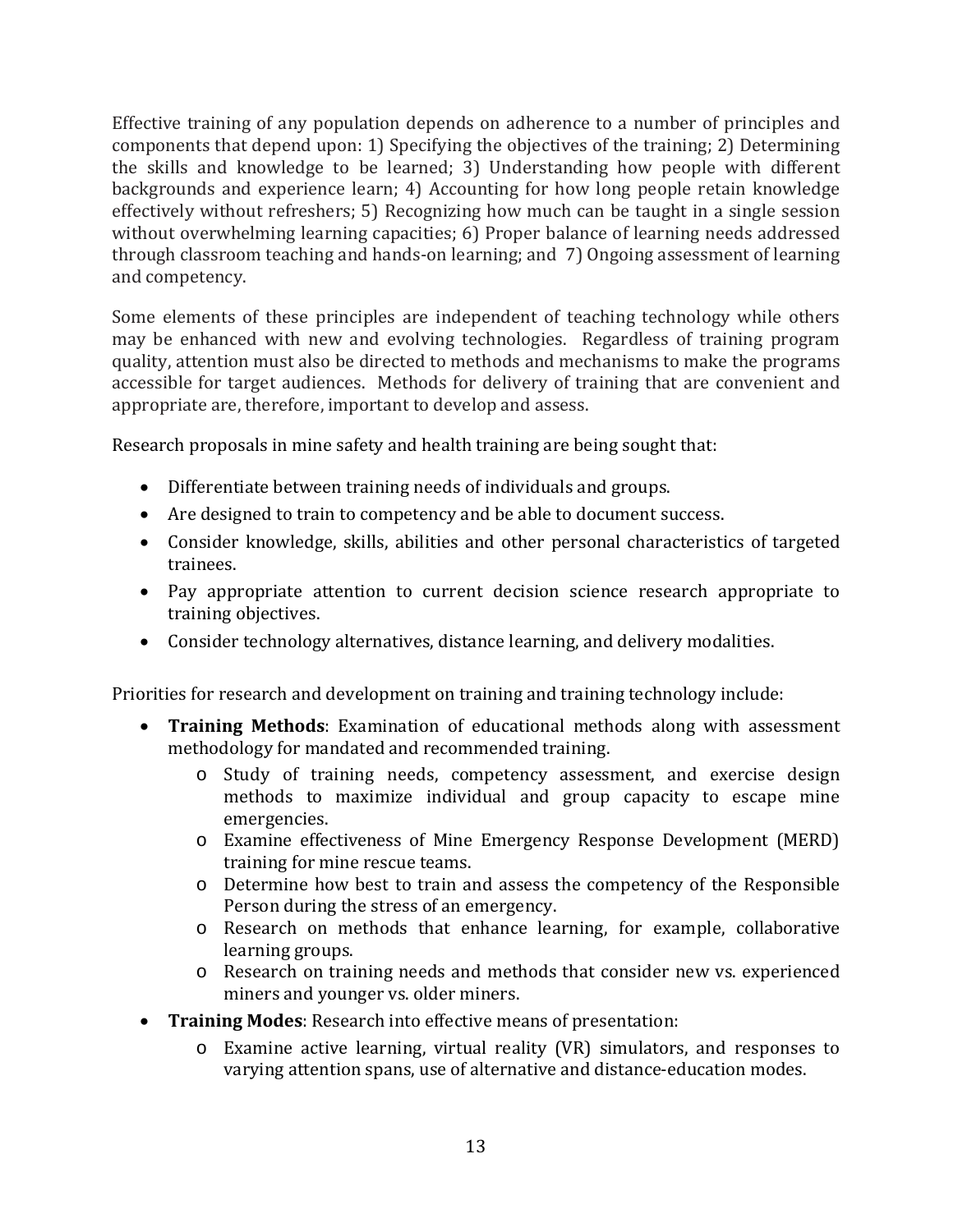- $\circ$  Examine forms of varied drill simulations to enhance effectiveness of training.
- $\circ$  Couple with research into assessing the impact of these educational modes.
- Reinforcement: Research into effective methods of reinforcement of training practic es.
	- o Research into methods of reinforcement and renewal of skills and knowledge for such training accounting for different demographic features of miners.
- Trainers: Research on trainer quality and effectiveness.
	- o Assessment of training performance (the adequacy of those who are delivering the training) including methods, approaches, check lists that could be useful to mine operators, MSHA, and unions in choosing among potential vendors.
	- o Design and assessment of a model state‐wide training program.
	- o Develop a method for use by MSHA or state mining authorities to "audit" the effectiveness of training that is being delivered that appear on paper to meet the mandatory requirements but might not be substantively effective.

# **Level of Awards**

Approximately \$10 million is committed to this solicitation and it is expected that up to 15 qualified projects will be funded this year. Typical projects will be of two-year duration. Although three-year projects may be considered under special circumstances, such projects will require additional justification in the concept paper before they are eligible.

# **Selection Criteria**

Upon submission, concept papers will be divided into appropriate groups based on research focus area and topic. A committee composed of Foundation Directors and staff and external content and methods experts will evaluate and rate all submissions using the criteria listed below. Final selection of the concept papers for which full proposals will be requested will be made by the Foundation Directors based on the concept papers ratings, funding restrictions, and priorities.

- The alignment of the proposed research goals, hypotheses, and problem solution to the mine safety and health goals outlined in this solicitation, and demonstrated impact of the proposed work to resolve a significant mine safety and health issue (30%).
- Rigor of the research technical approach to provide a solution to the proposed problem, including consideration of the risk/reward of the proposed effort and assessment of the likelihood for practical implementation or commercial success. Commitment for authentic collaboration between the Proposer and appropriate stakeholders with demonstrated access to mining entities, if needed to fulfill the prime objectives of the proposed effort  $(40\%)$ .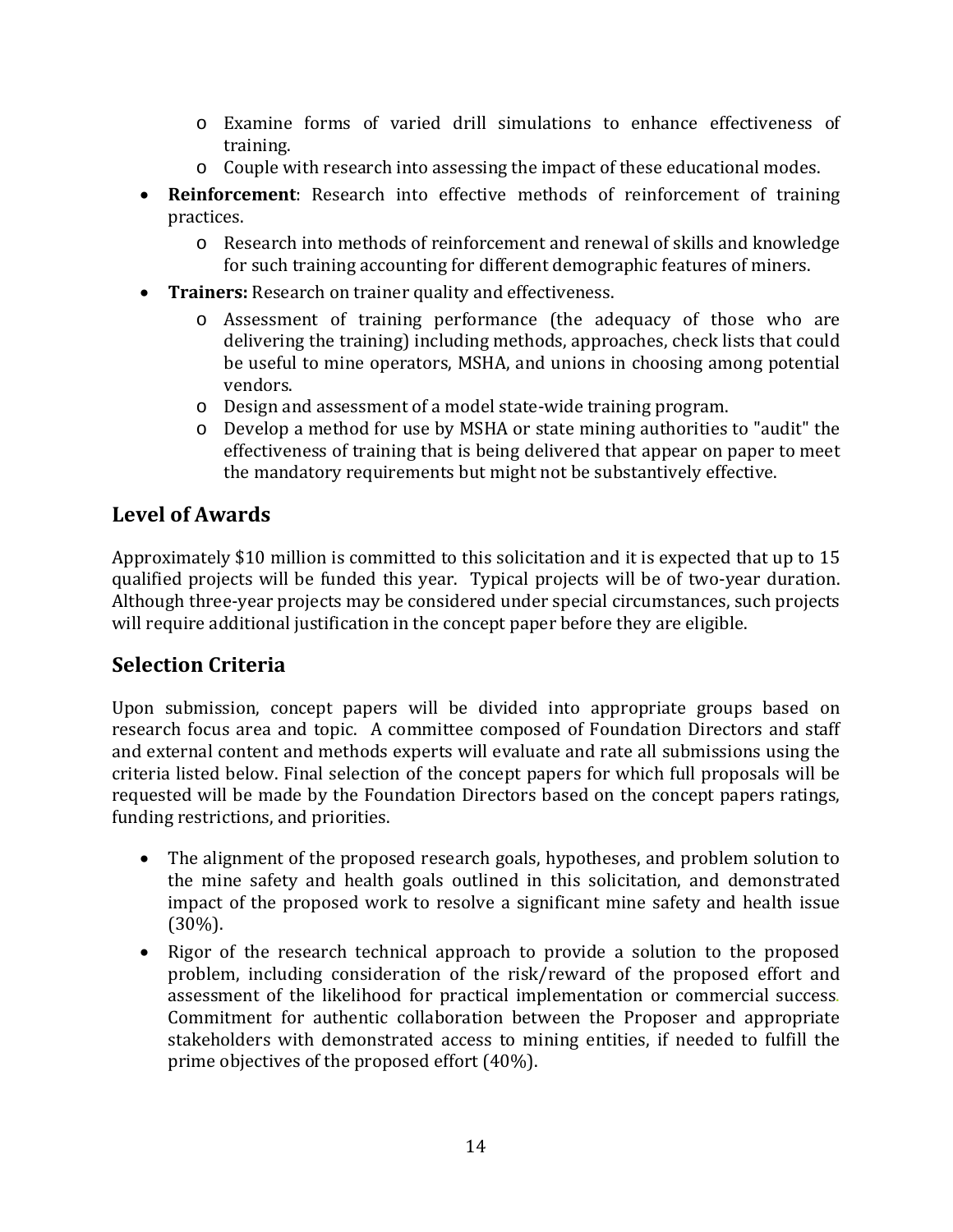- Experience and qualifications of the research team and the time commitment of the team participants in relation to the proposed tasks. Consideration will also be given for developing needed capacity within the university or mining industry as a secondary outcome of this effort (15%).
- Realism and efficient use of the proposed budgetary costs to complete all elements of the proposed work  $(15%)$ .

## **Performance Assessment and Reporting Requirements**

Grantees are expected to meet Foundation requirements for the submission of narrative and financial reports, as well as periodic information needed for overall project performance monitoring and management. Written reports on interim results will be required on a semi-annual basis. Project directors may be asked to participate in periodic meetings and to give progress reports on their grants.

Grantees are encouraged to participate and submit abstracts for publication in trade magazines and/or peer-reviewed venues and give presentations at established conferences or other venues during the grant award period.

Grantees will be required to develop a research brief in the final quarter of the project that details findings, policy or practice implications and recommendations. At the close of each grant, the lead agency will be required to provide a written report on the project and its findings suitable for wide dissemination within the public domain.

## **Use of Grant Funds**

Grant funds may be used for project staff salaries, consultant fees, data collection and analysis, meetings, supplies, project-related travel, and other direct project expenses, including a limited amount of equipment essential to the project. In addition, the approved overhead rate for Foundation supported research is  $20\%$  of eligible direct expenditures (details will be provided in the instructions for the full proposal solicitation). In keeping with Foundation policy, grant funds may not be used to support clinical trials of unapproved drugs, to construct or renovate facilities, for lobbying, for political activities, or as a substitute for funds currently being used to support similar activities.

### **How to Submit a Concept Paper**

#### **Application and Submission Process**

The grant award is based on a two-stage competitive proposal process: 1) applicants submit a brief concept paper that describes the project and, if invited; 2) selected applicants will then submit a full proposal and line-item budget. Instructions for Full Proposals will be provided with the invitation letter. The Foundation will make the final determination for funding after the review of the Full Proposals.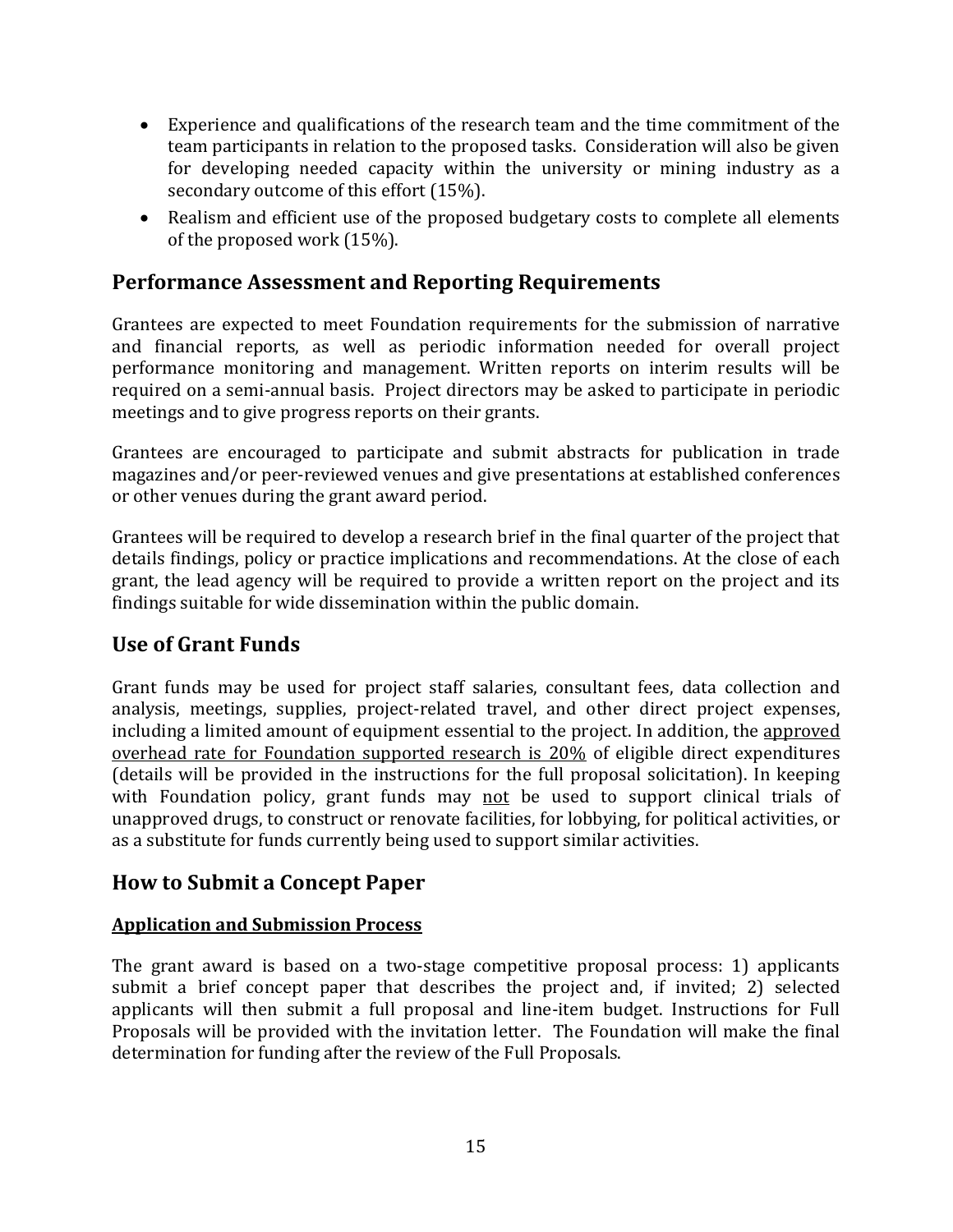The first step described in this solicitation is to submit the Concept Paper. Concept Papers must be submitted electronically, in PDF format, to the following email address: [AlphaFoundation@Glenmede.com](mailto:AlphaFoundation@Glenmede.com). Specific requirements for Concept Paper submission are described below. These requirements are also posted on the Foundation website (http://www.alpha-foundation.org/callforproposals.html). In fairness to all applicants, late submissions will not be accepted. Questions regarding the submission of the concept papers can be addresses to AlphaFdnQuestions@Glenmede.com.

### **Significant Dates and Times**

- Concept Papers: Proposers are responsible for submitting concept papers electronically in PDF format by midnight *eastern standard time*, on **March 15, 2013** to the following email address  $Alpha$ Foundation@Glenmede.com. Any Concept Paper, modification, or revision received after the exact time specified for receipt of offers is "late" and will not be considered.
- **Review**: The Foundation is aiming to complete concept paper reviews and inform proposers of their concept paper status within 60 days from the submission date.
- Subsequent Submission of Full Proposals: Invited full proposals will be due approximately 40 days after notification by the Foundation. Further description and information will be provided at that stage to successful applicants.

#### **Concept Paper Format**

The Concept Paper shall be limited to 10 pages in total length, including the cover page. Papers shall be prepared on standard letter size pages with 1" margins and in Times New Roman 12 point font. Submissions exceeding that page limit will not be evaluated. The submission must include the following elements.

- Cover Page: A separate cover page shall be labeled "CONCEPT PAPER for the ALPHA FOUNDATION FOR THE IMPROVEMENT OF MINE SAFETY AND HEALTH." and shall include the proposed title, the name of the qualified academic institution or not-for-profit organization, administrative and technical points of contact with telephone numbers, fax numbers, and email addresses. The Cover Page must be signed by an authorized officer. In addition, you must identify specifically the focus area addressed by this proposal from:
	- **1.** Safety
	- **2.** Health
	- **3.** Safety and Health Management
	- **4.** Training
- **Synopsis of the Technical Approach (not to exceed four pages):** This section should provide sufficient information to identify the research approach that is being proposed and how this approach will be used to solve the issue designated in the problem statement. It shall include a summary description of the objectives, scope of work, and the technical approach relative to the problem statement. Any known or perceived barriers to the implementation of the problem solution due to the